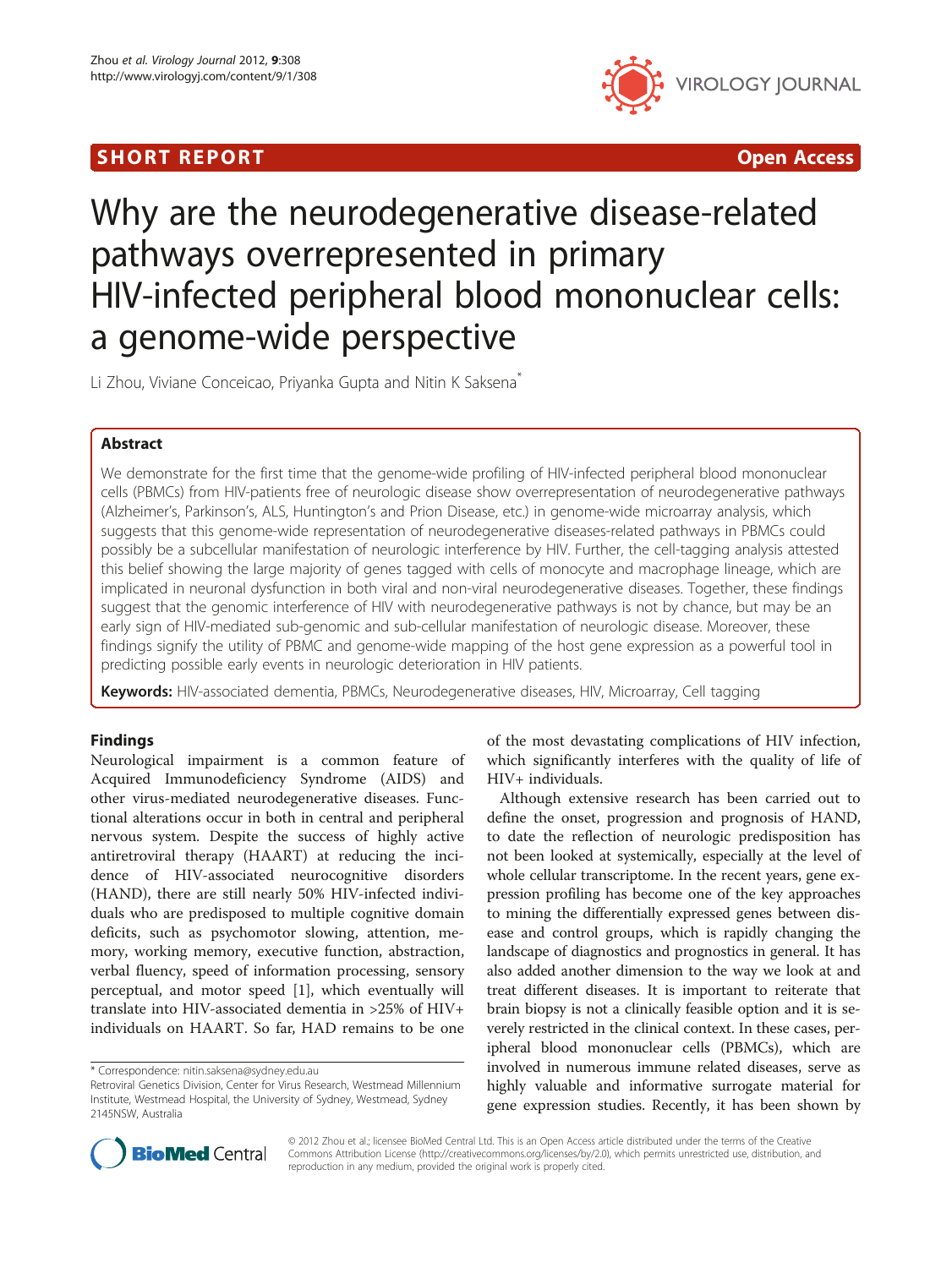several studies that gene expression in PBMCs is altered in the context of cancer [[2\]](#page-6-0), sepsis [[3](#page-6-0)], asthma [\[4](#page-6-0)], familial hemophagocytic lymphohistiocytosis [\[5\]](#page-6-0), and endometriosis [\[6](#page-6-0)]. This information can translate into clinically beneficial outcomes both at the treatment and diagnostic fronts. Moreover, it has also been shown that increased caspase activation and deregulation of stress genes in PBMCs of patients with Alzheimer's disease [[7,8](#page-6-0)]. Thus, the PBMCs are widely regarded as an attractive component in diagnosis and prognosis of a variety of diseases.

Here, we have carried out a genome-wide profiling of the PBMCs from healthy controls and HIV-infected patients. 5 subjects from each group have been used. All the subjects are male, average age for healthy controls is  $47.5 \pm 3.5$  and  $50 \pm 6.67$  for HIV infected patients. For HIV infected patients, the average duration for HIV infection is 13.4 years  $\pm$  3.51; the pre-therapy viral load varies from 5208 to 750,000, the average is 349301.6; CD4+ T cell count is from 360 to 1050, the average is 658; CD8+ T cell count is from 680 to 1380, the average is 1025.8. Extensive clinical neurocognitive examination has been carried out on all the subjects and they are free of any form of HIV-associated neurologic disease according to the current diagnostic criteria for HAND defined by the American Academy of Neurology 2007 [[9\]](#page-6-0). We compared the PBMC profiling results with our genome-wide profiling of the autopsied HIV-infected brains with and without neurological disorders. 10 HAND patients and 7 HIV patients with no neurological disorder were used for genome-wide profiling. All of them are male, except one. The average age is 47.5 ±12.85. The duration of HIV seropositivity to death is from 9 months to 22 years. None of the HAND patients have any non-HAND neuropathology, while only one HIV non-neurological disorder patient showed minimal non-diagnostic abnormalities. (This study was conducted according to the principles expressed in the Declaration of Helsinki. Use of HIV positive and negative peripheral blood samples in this study was approved by the Institutional Review Board and the Ethics Committee of the University of Sydney and the Royal Prince Alfred Hospital, Sydney and Westmead Hospital (Ref: HREC2008/ 6/4.10 (2817). The patients or family members of the patients gave written, informed consent for the use of blood sample and autopsied brain tissue. The brain autopsied tissue samples, obtained from the Mount Sinai School of Medicine, were covered the Human Ethics of the institution and also under the Anatomical Gift Program of the Neuropathology Research Division and The Manhattan HIV Brain Bank, N.Y. USA. In each case appropriate consent was obtained from the family of deceased who participated in donating brain tissue for research (Study ID# 98-477 (0002)PA).

Transcriptomic profiling of PBMCs revealed 1089 genes significantly dysregulated (P<0.05), among them 491 were up regulated and 599 down regulated (Additional file [1](#page-6-0)). The differentially expressed genes were uploaded to the WEB-based GEne SeT AnaLysis Toolkit (WebGestalt) to explore functionally relevant pathways. We found significant involvement of signaling (25%), immune response/infection (22%), neurological disorders (18%), and metabolism (11%) (Figure [1\)](#page-2-0), which is highly consistent with our previous genomic and proteomic studies carried out using brain tissue from HIV-infected patients with and without neurological disorders (Additional file [2\)](#page-6-0) [\[10\]](#page-6-0). Not surprisingly, mainly the immune response/infection related pathways, such as immunodeficiency, cytokine and their receptor interaction, IgA production, and antigen presentation were significantly enriched in PBMC-derived from HIV+ patients. In addition, we also found significant enrichment of signaling pathways, including MAPK signaling, TGF-beta signaling and Neurotrophin signaling pathways, etc. But the most notable was the significant enrichment of neurological disease-related pathways (Figure [2\)](#page-2-0) comprising of Alzheimer disease (AD) (P=2.88E-11), Parkinson's disease (PD) (P=1.25E-11), Huntington's disease (P=7.03E-9) (HD), Prion diseases (P=5.31E-6), etc. This striking overrepresentation of neurodegenerative pathways in HIV-infected PBMC at the genomic level as well its concordance with our recent neuro-proteomic study has considerable significance in explaining early systemic interference with host neurological function by HIV, which genetically predisposes HIV patients to neurologic disease. In this context, it is important to reiterate some studies have found that within the first year of HIV infection, there is significantly reduced co-activation within lateral occipital cortex network compared to healthy control, which correlates with the performance on tasks involving visual-motor coordination [[11\]](#page-6-0). Functional magnetic resonance imaging (fMRI) has also shown that HIV positive individuals have a lower baseline cerebral blood flow and was equivalent to a 21 year increase in brain age compared to HIV negative controls. It is important to note that HIV-infected individuals in some cases develop AD and PD, but at a much younger age compared to HIV negative AD and PD patients. Also, in other cases HIV patients also display cognitive difficulties and behavioral abnormalities including psychosis and depression [[12,13\]](#page-6-0). Furthermore, HAD patients share common anatomical substrates (hippocampus and substantia nigra) [[14](#page-6-0)] and pathological biochemical change (dopamine deficiency and testosterone deficiency) with AD and PD. Therefore, our findings on genomic interference of HIV with neurodegenerative pathways are not by chance, but they are possibly the early hints of HIV interference with host neurological function and possible indicator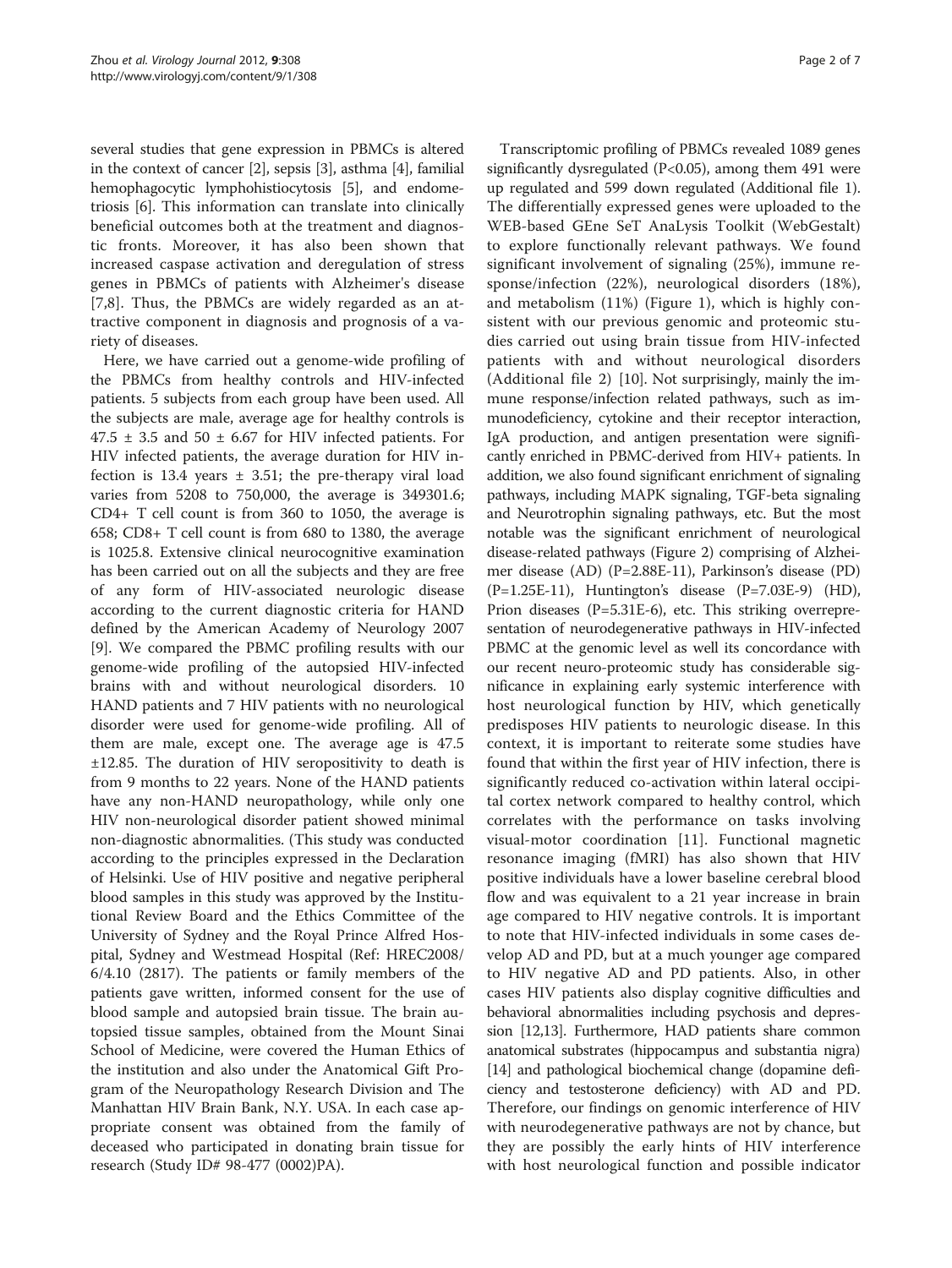<span id="page-2-0"></span>

of sub-cellular or sub-genomic manifestation of neurologic disease.

To further point out at the specific cell subset(s) responsible for this functional enrichment of genes in the neurodegenerative disease-related pathways, cell subset

tagging was carried out using immunological genome website [\[15](#page-6-0)]. Dysregulated genes between PBMCs from HIV+ individuals and healthy controls, which showed significant involvement in neurological diseases related pathways, were uploaded to this website. Genes,

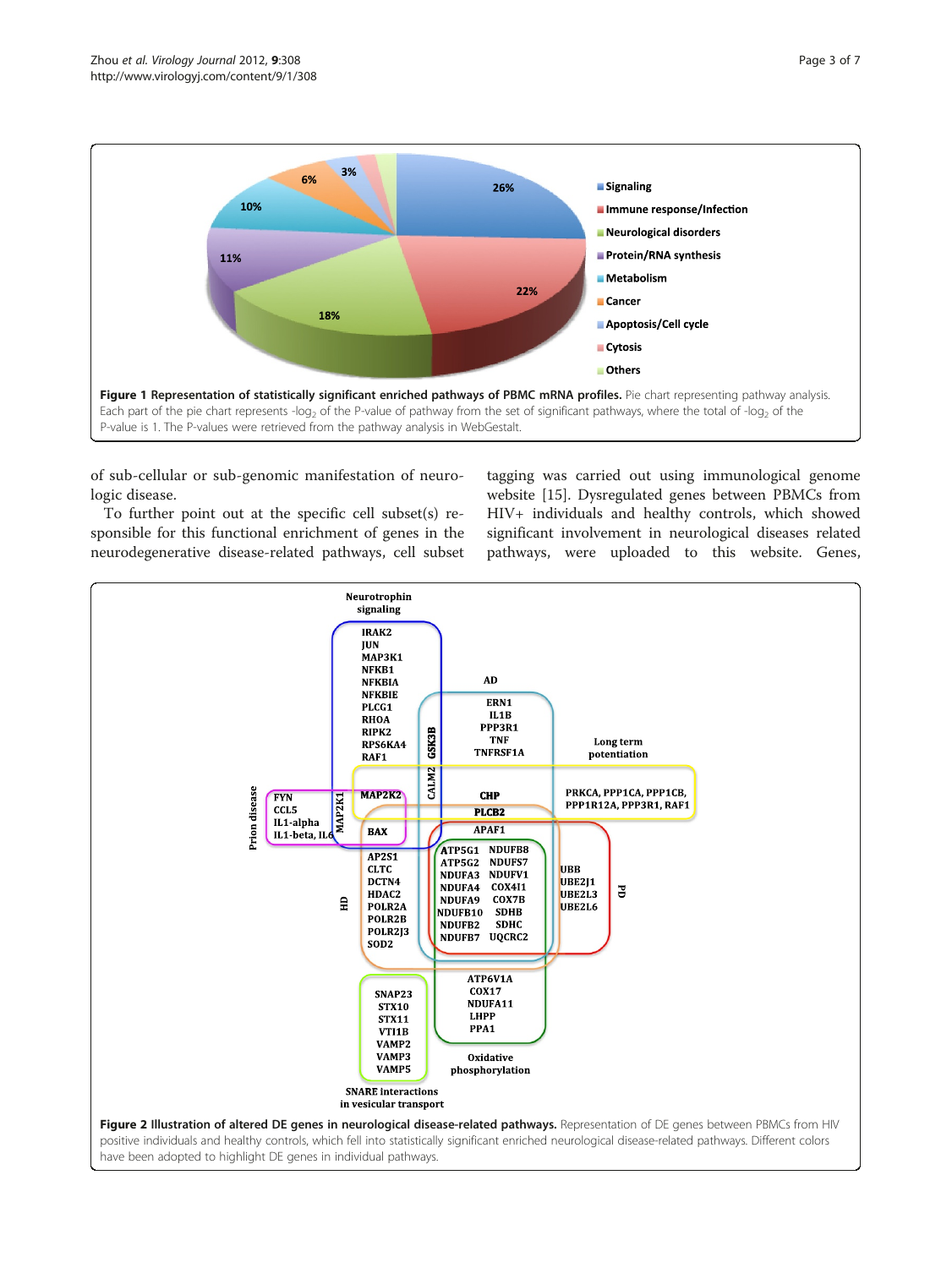predominantly expressed in one cell subset, were identified and the percentage of genes tagging the cell subsets from our uploaded DE genes is shown in Figure 3 and Table [1](#page-4-0). Various T lymphocytes tagging genes were found involved in the HD pathway, which is consistent with previous findings of T-lymphocyte impairment in HD [[16\]](#page-6-0). Most interestingly, >50% of the DE genes contributing to neurological diseases pathways tagged largely with cells of monocyte/macrophage lineage (monocytes, macrophage and dendritic cells) (P<0.05) shown to play a crucial role in the pathogenesis of HAD. These results are consistent with our unpublished data (Table [2\)](#page-5-0). These results also concur with the findings that monocytes are a critical cellular subset as HIV DNA copies in monocytes correlate with cognitive performance and can be used to predict 48-week cognitive performance [[17\]](#page-6-0), although previous studies reported HIV DNA in PBMCs are proportionally correlative to the severity of HAND regardless of HIV RNA levels in the plasma [[18\]](#page-6-0). Furthermore, HIV DNA levels in PBMCs are even associated with individual deficits in neurocognitive domains [[18-21\]](#page-6-0). These results also provide further support to the evidence that HAND might be triggered by HIV-infected/activated M/Mφ in the peripheral system, which bears a strong correlation with HAND severity [\[22\]](#page-6-0). Supporting these observations, increased monocytes trafficking into the brain has also been found in inflammatory diseases occurring outside

the central nervous system (CNS) [[23](#page-6-0)]. Besides, using genetically- labelled bone marrow-derived cells, evidence has also shown enhanced engraftment of labeled monocytes and their differentiation to microglia during the post-inflammatory period, and most importantly the integration of these newly recruited monocytes into the pool of parenchymal microglia [\[24\]](#page-6-0), further unifying the role of systemic monocyte/Mφ cell lineages in the manifestation of HAD.

Overall, the data presented herein leads us to believe that the intrinsic signatures of neurodegenerative pathways we show in the systemic circulation are not there by chance and may have vital functional significance as early indicators of HIV interference with host neurological functions at the sub-genomic or sub-cellular level, which possibly occurs far ahead of actual clinical manifestation and outside of CNS. Any effective interference at an early stage and targeting peripheral blood or even particular cell subsets should promise a better disease prognosis or even prevention of neurological slide in HIV patients. If attended later, some pathological changes might become irreversible and may manifest for life compromising the blood brain barrier and drug penetration. Together, these studies provide a new paradigm in early neurological interference by HIV and carry immense significance in early prevention and drug intervention towards neurologic deterioration in HIV-infected patients.



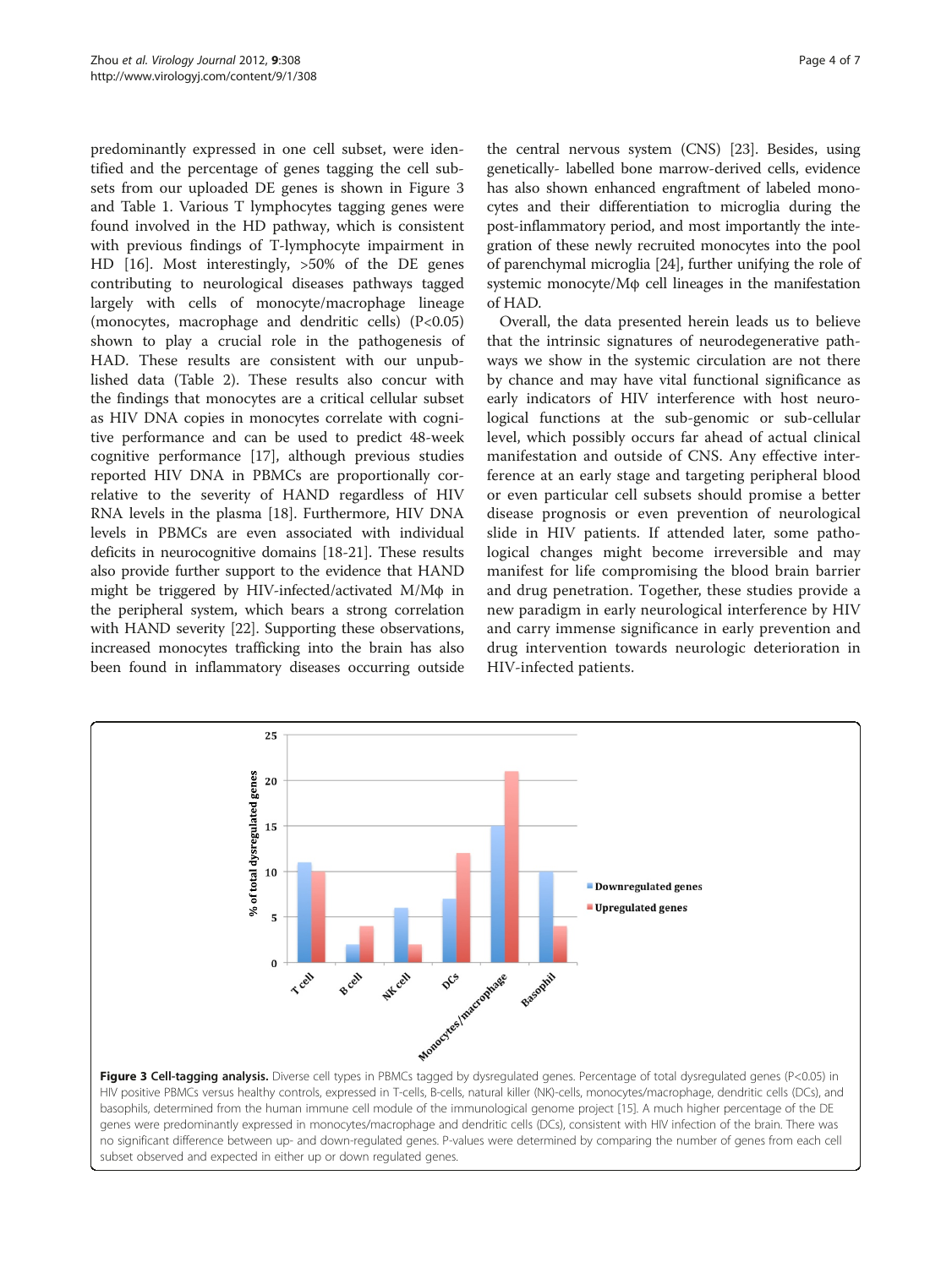<span id="page-4-0"></span>

|                    | Table 1 Gene expression in diverse blood leukocytes |  |  |
|--------------------|-----------------------------------------------------|--|--|
| using cell tagging |                                                     |  |  |

| asing cen tagging     |        |               |         |            |                          |                 |
|-----------------------|--------|---------------|---------|------------|--------------------------|-----------------|
| <b>GENE</b><br>SYMBOL | T cell | <b>B</b> cell | NK cell | <b>DCs</b> | Monocytes/<br>macrophage | <b>Basophil</b> |
| AP2S1                 |        |               |         |            |                          | $\star$         |
| APAF1                 | $\ast$ |               |         |            |                          | $\ast$          |
| ATP5G1                |        |               |         | ₩          |                          |                 |
| ATP5G2                | ₩      | $\ast$        |         |            |                          |                 |
| ATP6V1A               |        |               |         |            | $\ast$                   |                 |
| BAX                   | ₩      |               |         |            |                          |                 |
| CALM1                 | ⋇      |               |         |            |                          | $\ast$          |
| CCL5                  |        |               |         |            | $\ast$                   |                 |
| CHP                   |        |               |         |            | $\ast$                   |                 |
| CLTC                  |        |               |         | $\ast$     | ∗                        |                 |
| COX17                 |        |               |         |            |                          | $\ast$          |
| COX411                |        |               |         | $\ast$     |                          |                 |
| COX7B                 |        |               |         |            | $\ast$                   | $\star$         |
| DCTN4                 |        |               |         | $\star$    | $\ast$                   |                 |
| ERN1                  | ₩      |               |         |            |                          |                 |
| <b>FYN</b>            |        | ⋇             |         |            |                          |                 |
| GSK3B                 |        |               |         |            | $\ast$                   | $\ast$          |
| HDAC2                 | ₩      |               |         | $\ast$     | $\ast$                   |                 |
| IL1-alpha             |        |               |         |            | ∗                        |                 |
| IL1-beta              |        |               |         |            | $\ast$                   |                 |
| IL6                   |        |               |         |            | $\ast$                   |                 |
| IRAK2                 |        |               |         |            |                          |                 |
| <b>JUN</b>            |        |               |         |            | $\ast$                   |                 |
| LHPP                  |        | $\ast$        |         |            |                          |                 |
| MAP2K1                | ⋇      |               |         | ₩          | $\star$                  |                 |
| MAP2K2                | ⋇      |               | ⋇       |            |                          |                 |
| MAP3K1                | ₩      |               | $\ast$  |            | $\ast$                   |                 |
| NDUFA11               |        |               |         |            |                          |                 |
| NDUFA3                |        |               |         |            |                          | $\ast$          |
| NDUFA4                |        |               |         |            |                          | $\star$         |
| NDUFA9                |        |               |         | $\ast$     |                          |                 |
| NDUFB10               | ₩      |               |         |            |                          |                 |
| NDUFB2                |        |               |         |            | $\ast$                   |                 |
| NDUFB7                |        |               |         |            | ∗                        |                 |
| NDUFB8                | ₩      |               |         | ₩          | $\ast$                   |                 |
| NDUFS7                |        |               |         | $*$        | $\ast$                   |                 |
| NDUFV1                | ₩      | ⋇             |         | $\ast$     |                          |                 |
| NFKB1                 |        |               |         |            | $\ast$                   |                 |
| <b>NFKBIA</b>         |        |               |         | $\ast$     | $\ast$                   |                 |
| NFKBIE                |        |               |         | $\ast$     |                          |                 |
| PLCB2                 |        |               |         | $\ast$     |                          |                 |
| PLCG1                 | ₩      |               |         |            |                          |                 |
| POLR2A                | ₩      |               | ⋇       |            |                          | ₩               |

## Table 1 Gene expression in diverse blood leukocytes using cell tagging (Continued)

| ----- <i>-</i>   |        |   |        |        |        |        |
|------------------|--------|---|--------|--------|--------|--------|
| POLR2B           |        |   |        |        |        | $\ast$ |
| POLR2J2          | $\ast$ |   |        |        |        |        |
| PPA1             | $\ast$ |   |        |        |        |        |
| PPP1CA           | ⋇      |   |        |        |        |        |
| PPP1CB           | ⋇      |   |        |        | ⋇      |        |
| PPP1R12A         |        |   |        |        |        | $\ast$ |
| PPP3R1           |        |   |        |        | $\ast$ |        |
| <b>PRKCA</b>     |        |   |        | $\ast$ |        |        |
| RAF1             |        |   |        |        | ⋇      |        |
| <b>RHOA</b>      |        | ₩ | ₩      |        | ⋇      | $\ast$ |
| RIPK2            |        |   |        |        | $\ast$ |        |
| RPS6KA4          |        |   | $\ast$ |        |        |        |
| SDHB             |        |   |        | ⋇      | ⋇      |        |
| SDHC             |        |   |        |        | ⋇      |        |
| SNAP23           |        |   |        |        |        | $\ast$ |
| SOD <sub>2</sub> |        |   |        |        | $\ast$ |        |
| <b>STX10</b>     | $\ast$ |   |        | ⋇      | ⋇      |        |
| STX11            |        |   |        |        | $\ast$ |        |
| <b>TNF</b>       |        |   |        |        | ⋇      |        |
| TNFRSF1A         |        |   | ₩      | ¥      | $\ast$ |        |
| UBB              |        |   | ⋇      |        | ⋇      |        |
| UBE2J1           |        | ₩ |        |        |        |        |
| UBE2L3           | ⋇      |   |        |        |        |        |
| UBE2L6           |        |   |        | ⋇      |        |        |
| UQCRC2           | ⋇      |   |        |        | ⋇      |        |
| VAMP2            |        |   | ₩      |        |        |        |
| VAMP3            |        |   |        |        | ⋇      |        |
| VAMP5            |        |   |        | ⋇      |        |        |
| VTI1B            |        |   |        |        | ₩      | $\ast$ |

NOTE: \*indicates the highest expression cellular subtype.

## **Conclusions**

In summary, we provide a unique viewpoint that raises important questions about transcriptomic expression in HIV-infected PBMC of HIV patients without neurologic disease and its possible role as an early indicator of genomic programming and sub-genomic manifestation of HIV neurologic disease. Since the large majority of genes implicated in neurodegenerative diseases tagged with cells of monocyte and macrophage lineage, which play a crucial role in a variety of NDs, it is plausible to hypothesize that these cells by infiltrating across the blood brain barrier can carry out early programming of events in the CNS leading to neurological manifestation. Overall, these findings suggest possible sub-genomic/sub-cellular neurological deficit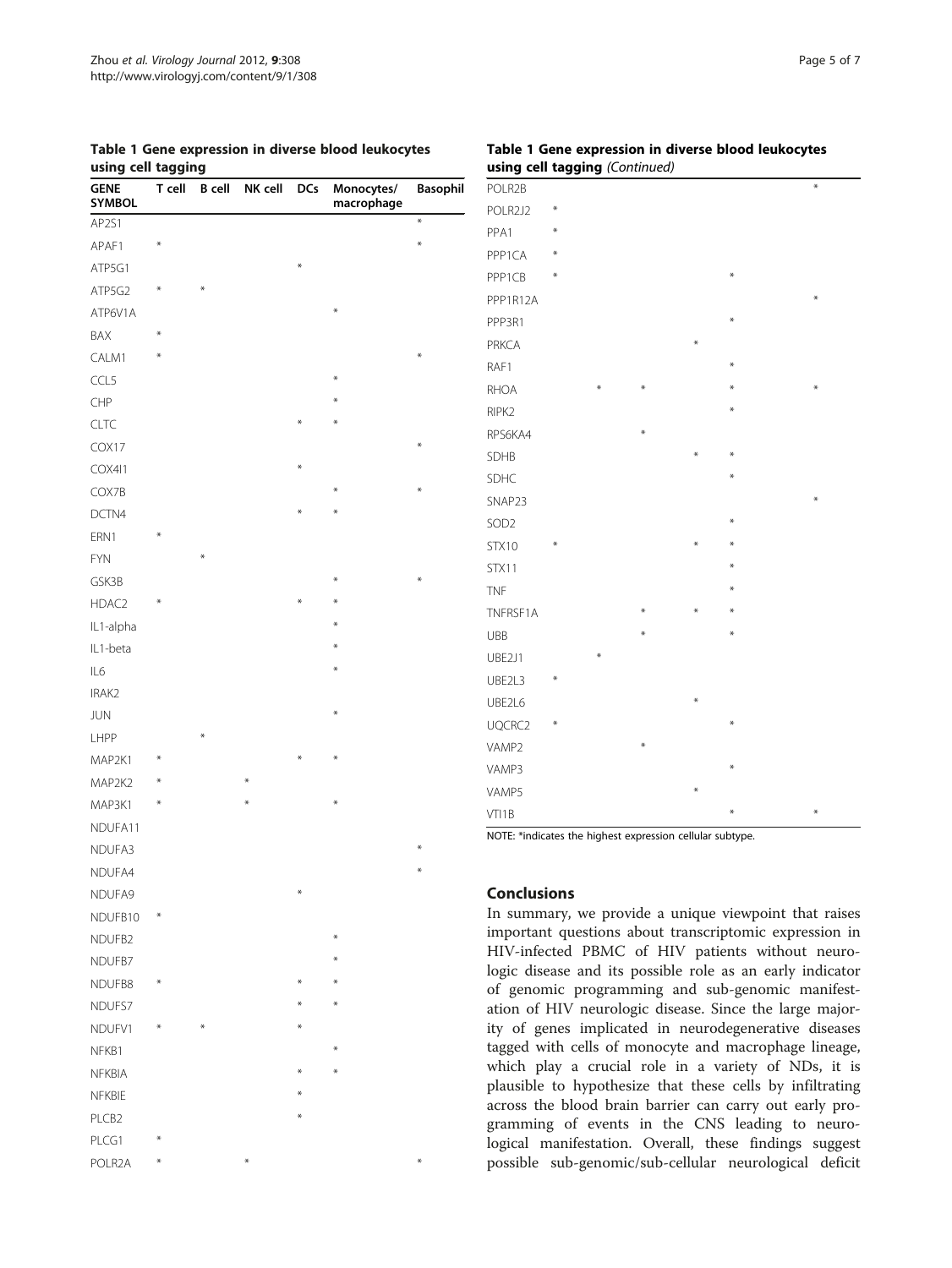| patients versus long term non-progressors                  |                                                       |  |  |  |
|------------------------------------------------------------|-------------------------------------------------------|--|--|--|
| <b>Enriched pathway</b>                                    | <b>Enrichment statistics</b>                          |  |  |  |
| Cell signaling                                             |                                                       |  |  |  |
| Chemokine signaling pathway                                | C=190;O=15;E=1.12;R=13.41;rawP=6.29e-13;adjP=2.64e-11 |  |  |  |
| Toll-like receptor signaling pathway                       | C=101;O=11;E=0.59;R=18.49;rawP=2.39e-11;adjP=5.02e-10 |  |  |  |
| NOD-like receptor signaling pathway                        | C=62;O=9;E=0.37;R=24.65;rawP=1.15e-10;adjP=1.61e-09   |  |  |  |
| Neurotrophin signaling pathway                             | C=126;O=10;E=0.74;R=13.48;rawP=4.48e-09;adjP=4.70e-08 |  |  |  |
| Cytokine-cytokine receptor interaction                     | C=267;O=13;E=1.57;R=8.27;rawP=8.49e-09;adjP=7.13e-08  |  |  |  |
| T cell receptor signaling pathway                          | C=108;O=7;E=0.64;R=11.01;rawP=3.81e-06;adjP=1.78e-05  |  |  |  |
| <b>MAPK signaling pathway</b>                              | C=269;O=10;E=1.58;R=6.31;rawP=5.15e-06;adjP=1.97e-05  |  |  |  |
| Epithelial cell signaling in Helicobacter pylori infection | C=68;O=5;E=0.40;R=12.49;rawP=5.25e-05;adjP=0.0001     |  |  |  |
| B cell receptor signaling pathway                          | C=75;O=5;E=0.44;R=11.32;rawP=8.41e-05;adjP=0.0002     |  |  |  |
| VEGF signaling pathway                                     | C=76;O=5;E=0.45;R=11.17;rawP=8.96e-05;adjP=0.0002     |  |  |  |
| ErbB signaling pathway                                     | C=87;O=4;E=0.51;R=7.81;rawP=0.0018;adjP=0.0023        |  |  |  |
| Insulin signaling pathway                                  | C=137;O=4;E=0.81;R=4.96;rawP=0.0090;adjP=0.0095       |  |  |  |
| Wnt signaling pathway                                      | C=151;O=4;E=0.89;R=4.50;rawP=0.0125;adjP=0.0128       |  |  |  |
| Jak-STAT signaling pathway                                 | C=155;O=4;E=0.91;R=4.38;rawP=0.0136;adjP=0.0136       |  |  |  |
| Cell cycle and apoptosis                                   |                                                       |  |  |  |
| Lysosome                                                   | C=117;O=7;E=0.69;R=10.16;rawP=6.49e-06;adjP=2.27e-05  |  |  |  |
| Apoptosis                                                  | C=88;O=6;E=0.52;R=11.58;rawP=1.43e-05;adjP=4.62e-05   |  |  |  |
| Cell cycle                                                 | C=128;O=4;E=0.75;R=5.31;rawP=0.0071;adjP=0.0081       |  |  |  |
| Cytoskeleton and cell migration                            |                                                       |  |  |  |
| Leukocyte transendothelial migration                       | C=118;O=5;E=0.69;R=7.20;rawP=0.0007;adjP=0.0012       |  |  |  |
| Regulation of actin cytoskeleton                           | C=216;O=6;E=1.27;R=4.72;rawP=0.0019;adjP=0.0023       |  |  |  |
| Focal adhesion                                             | C=201;O=5;E=1.18;R=4.22;rawP=0.0070;adjP=0.0081       |  |  |  |
| Phagocytosis                                               |                                                       |  |  |  |
| Endocytosis                                                | C=187;O=6;E=1.10;R=5.45;rawP=0.0009;adjP=0.0014       |  |  |  |
| Fc gamma R-mediated phagocytosis                           | C=97;O=4;E=0.57;R=7.00;rawP=0.0027;adjP=0.0032        |  |  |  |
| Natural killer cell mediated cytotoxicity                  | C=137;O=4;E=0.81;R=4.96;rawP=0.0090;adjP=0.0095       |  |  |  |
| <b>Metabolism</b>                                          |                                                       |  |  |  |
| Glycolysis/Gluconeogenesis                                 | C=62;O=7;E=0.37;R=19.17;rawP=8.47e-08;adjP=5.93e-07   |  |  |  |
| Metabolic pathways                                         | C=1104;O=18;E=6.50;R=2.77;rawP=0.0001;adjP=0.0002     |  |  |  |
| Oxidative phosphorylation                                  | C=135;O=4;E=0.80;R=5.03;rawP=0.0085;adjP=0.0094       |  |  |  |
| <b>Miscellaneous</b>                                       |                                                       |  |  |  |
| Prion diseases                                             | C=35;O=5;E=0.21;R=24.26;rawP=1.92e-06;adjP=1.01e-05   |  |  |  |
| Bladder cancer                                             | C=42;O=5;E=0.25;R=20.22;rawP=4.86e-06;adjP=1.97e-05   |  |  |  |
| Long-term depression                                       | C=70;O=5;E=0.41;R=12.13;rawP=6.04e-05;adjP=0.0002     |  |  |  |
| Endometrial cancer                                         | C=52;O=4;E=0.31;R=13.06;rawP=0.0003;adjP=0.0006       |  |  |  |
| Oocyte meiosis                                             | C=114;O=5;E=0.67;R=7.45;rawP=0.0006;adjP=0.0010       |  |  |  |
| Glioma                                                     | C=65;O=4;E=0.38;R=10.45;rawP=0.0006;adjP=0.0010       |  |  |  |
| Alzheimer's disease                                        | C=169;O=6;E=1.00;R=6.03;rawP=0.0005;adjP=0.0010       |  |  |  |
| Melanoma                                                   | C=71;O=4;E=0.42;R=9.57;rawP=0.0008;adjP=0.0013        |  |  |  |
| Axon guidance                                              | C=129;O=5;E=0.76;R=6.58;rawP=0.0010;adjP=0.0015       |  |  |  |
| Tight junction                                             | C=134;O=5;E=0.79;R=6.34;rawP=0.0012;adjP=0.0017       |  |  |  |

## <span id="page-5-0"></span>Table 2 Enriched KEGG pathways derived from differentially expressed genes in monocytes in comparison to viremic<br>notionts usesue lang term non-processes patients versus long te